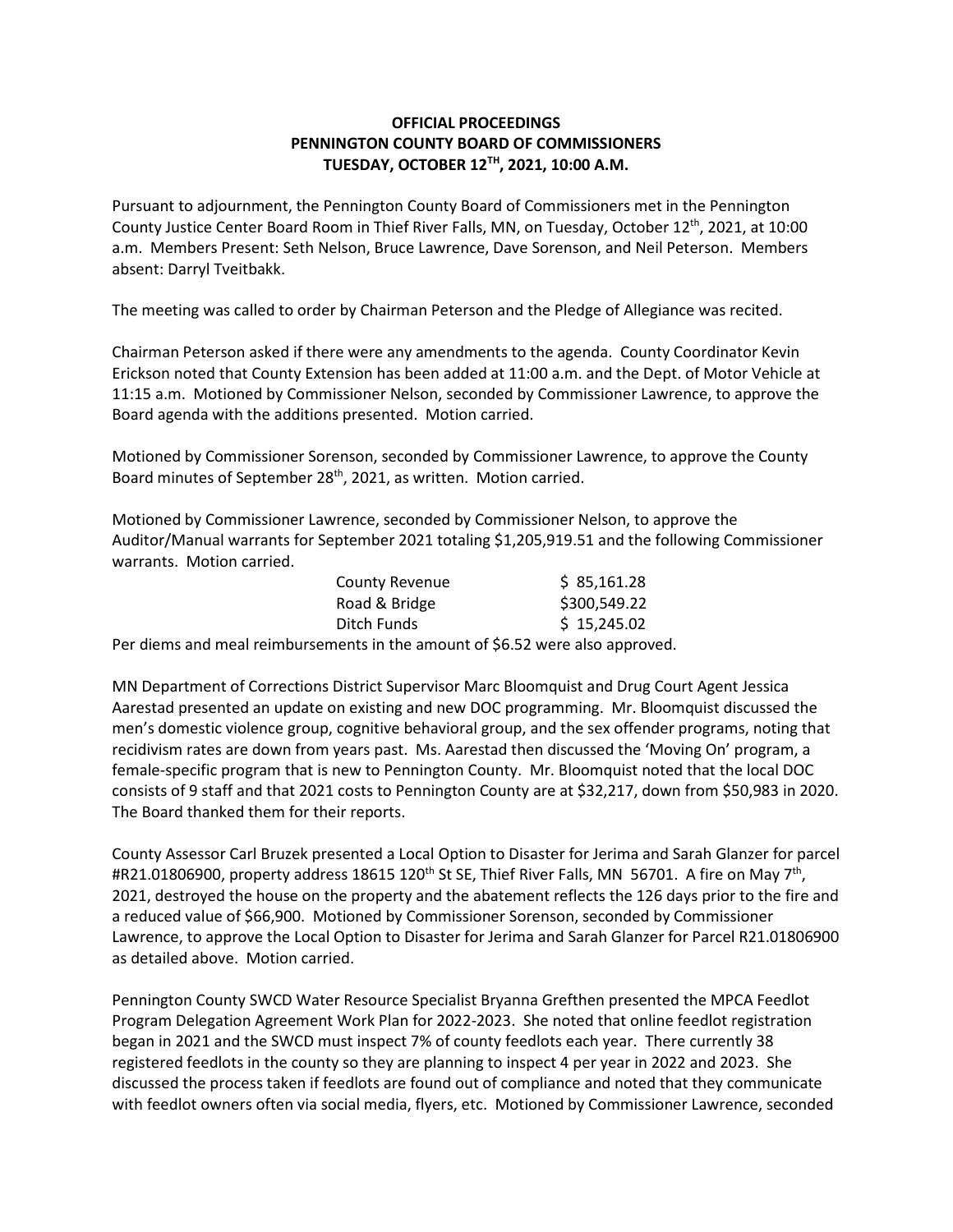by Commissioner Nelson, to approve the MN Pollution Control Agency County Feedlot Program Delegation Agreement Work Plan as presented. Motion carried.

County Engineer Mike Flaagan presented a petition for partial abandonment of County Ditch #16 in Section 10 of Wyandotte Township. Motioned by Commissioner Lawrence, seconded by Commissioner Sorenson, to hold a Public Hearing regarding the petition for CD#16 partial abandonment on November 23<sup>rd</sup>, 2021, at 4:00 p.m. in the Justice Center Board room. Motion carried.

Engineer Flaagan noted that Roseau County has hired a County Engineer effective November 1st, 2021. Motioned by Commissioner Lawrence, seconded by Commissioner Sorenson, to terminate the contract for engineering services between Pennington County and Roseau County effective October 31<sup>st</sup>, 2021. Motion carried.

Discussion was held on the American flag that was painted on CSAH#23 north of the city of Oklee. Mr. Flaagan said the flag has been painted over and is no longer a concern.

Commissioner Nelson stated that constituents are pleased with the ditch cleaning that has been done in the county this year.

Engineer Flaagan said that due to the production of vehicles being way behind, possibly up to one year, he would like to order the truck budgeted for 2022 as soon as possible. He is expecting the quote for the new vehicle. He stated we may have to extend a current motor grader lease if a new one isn't available as scheduled.

County Sheriff Ray Kuznia presented the following LEC items:

Motioned by Commissioner Lawrence, seconded by Commissioner Nelson, to approve the hire of Sean William O'Connor for the position of Part-Time Corrections Officer effective October 13<sup>th</sup>, 2021, contingent upon a successful background check. Motion carried.

Motioned by Commissioner Lawrence, seconded by Commissioner Sorenson, to approve the hire of Preston Dean Altendorf for the position of Part-Time Corrections Officer effective October 13<sup>th</sup>, 2021, contingent upon a successful background check. Motion carried.

Motioned by Commissioner Lawrence, seconded by Commissioner Nelson, to approve the hire of Tiffany Tureson as Full-Time Dispatcher-Correctional Officer at the step 3 wage of the Union contract effective 10/13/21, contingent upon a successful background check. Motion carried.

Motioned by Commissioner Lawrence, seconded by Commissioner Sorenson, to accept the resignation of Full-Time Corrections Officer Alexander Yorba effective October 30th, 2021. Motion carried.

County Auditor-Treasurer Items:

Motioned by Commissioner Nelson, seconded by Commissioner Lawrence, to set the date of the Truth in Taxation meeting for December 14<sup>th</sup>, 2021, at 6:00 p.m. Motion carried.

Motioned by Commissioner Nelson, seconded by Commissioner Sorenson, to change the time of the December 14<sup>th</sup>, 2021, Board of Commissioners meeting from 10:00 a.m. to 5:00 p.m. Motion carried.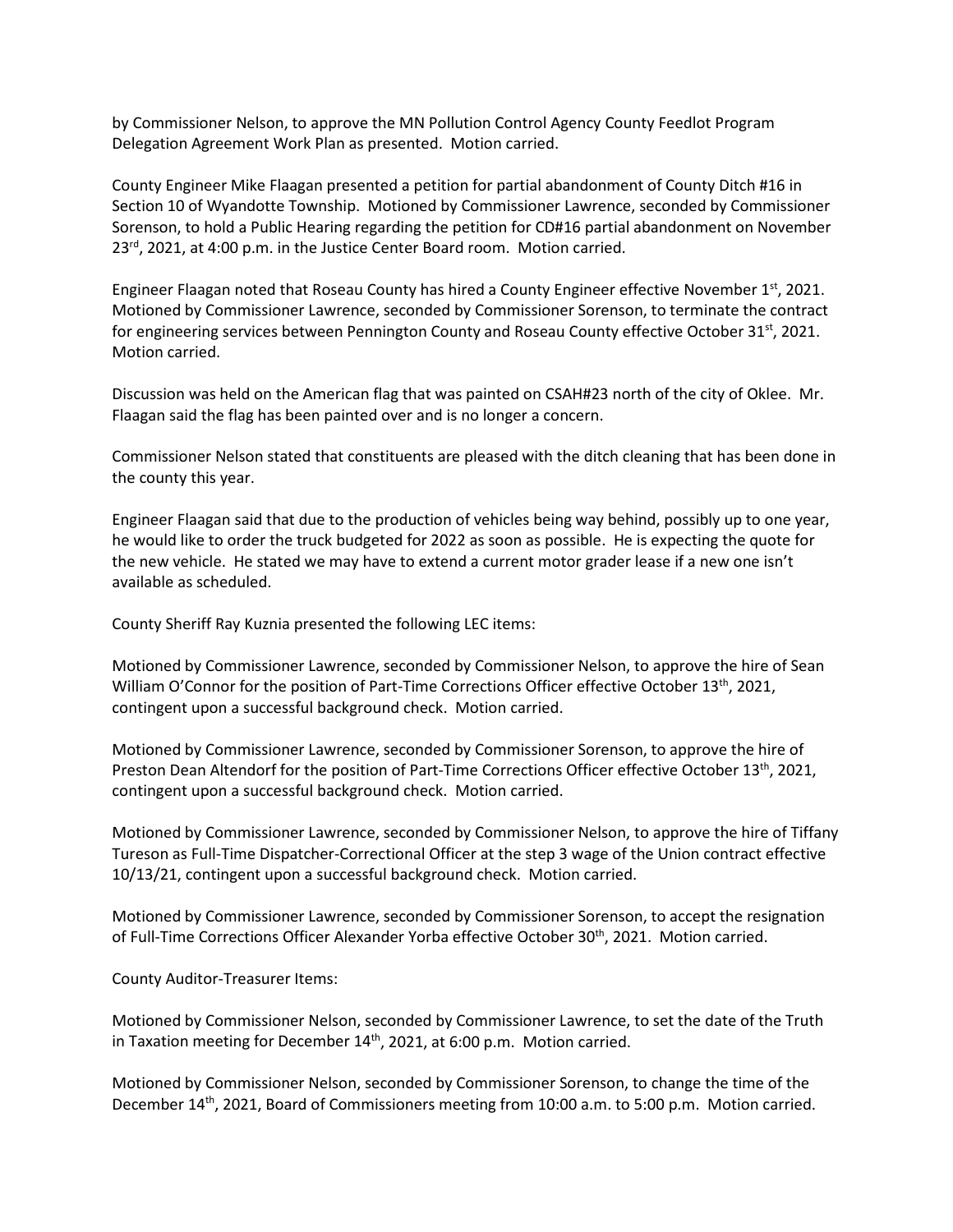Motioned by Commissioner Lawrence, seconded by Commissioner Sorenson, to change the date and time of the December 28<sup>th</sup>, 2021, Board of Commissioners meeting to December 30<sup>th,</sup> 2021, at 10:00 a.m. Motion carried.

Extension Educator Ashley Nerhus and Extension Office Manager Cindi Kilen presented a report for 3<sup>rd</sup> quarter, 2021. Ms. Nerhus discussed the 2021 County Fair and related activities and noted that 30 local youth also participated in the State fair. Other activities held include 4-H day camps, an after-school Lego Club at CES, a BIO Girls program, Outdoor Adventure Camp, aerospace exploration tour, shooting sports and wildlife program, a day trip to Itasca State Park, and a back to school event at CES. Ms. Kilen noted that last week was national 4-H week and stated they are preparing for the 4-H awards banquet. She discussed the Home Counsel program which has 7 groups and 80 members. This senior group hosts guest speakers and discusses topics such as senior fraud, estate planning, and gardening. Also discussed was the Cloverbuds Program for kindergarten through  $2<sup>nd</sup>$  grade. It begins in November and serves as a great introduction to 4-H. The Board thanked Ms. Kilen and Ms. Nerhus for their quarterly report.

DMV License Office Manager Kristi Rood and Deputy Registrar-Prorate Asst. Danielle Miller discussed the credit card service options in their office. Their current system is State-owned and replacement would cost the county \$1,197.00. LexisNexis has offered a no-cost alternative and would provide all equipment, including pin pads and supplies. Their only fee would be the current 2.49% transaction charge. Motioned by Commissioner Lawrence, seconded by Commissioner Sorenson, to enter into a contract with LexisNexis for credit card services in the Department of Motor Vehicle office. Discussion was held with Ms. Rood stating that LexisNexis has a good business reputation and they have been in business for 30+ years. Hearing no further discussion, the motion was carried.

Discussion was held on the possibility of other county offices, such as the Auditor- Treasurer, using the credit card services of LexisNexis.

Committee Reports / Commissioner Updates:

Commissioner Lawrence discussed the county website and its administration, noting that the Technology Committee is recommending the transfer of county website administration duties from Ag Services/Solid Waste Coordinator Kyle Jore to Accounting/Payroll Manager Jessie Dybedahl effective November  $1<sup>st</sup>$ , 2021. Motioned by Commissioner Nelson, seconded by Commissioner Lawrence, to transfer county website administration duties to Accounting/Payroll Manager Jessie Dybedahl effective November 1<sup>st</sup>, 2021. Motion carried.

## County Auditor-Treasurer Items:

Auditor-Treasurer Jennifer Herzberg discussed a proposal from Ehlers for administration of the American Rescue Plan Act (ARPA) funding received by the County. Services can be contracted on a monthly, as-needed basis at the rate of \$250/hour and ¼ hour increments and services can be canceled by either party at any time. Discussion was held on the extensive reporting responsibilities of ARP funding and possible liability if uses were later determined ineligible. ARP funding can and would be used to fund such services if approved. Motioned by Commissioner Sorenson, seconded by Commissioner Lawrence, to approve the proposal by Ehlers for administration of Pennington County's American Rescue Plan (ARP) funding effective October 12<sup>th</sup>, 2021, as detailed above. Motion carried.